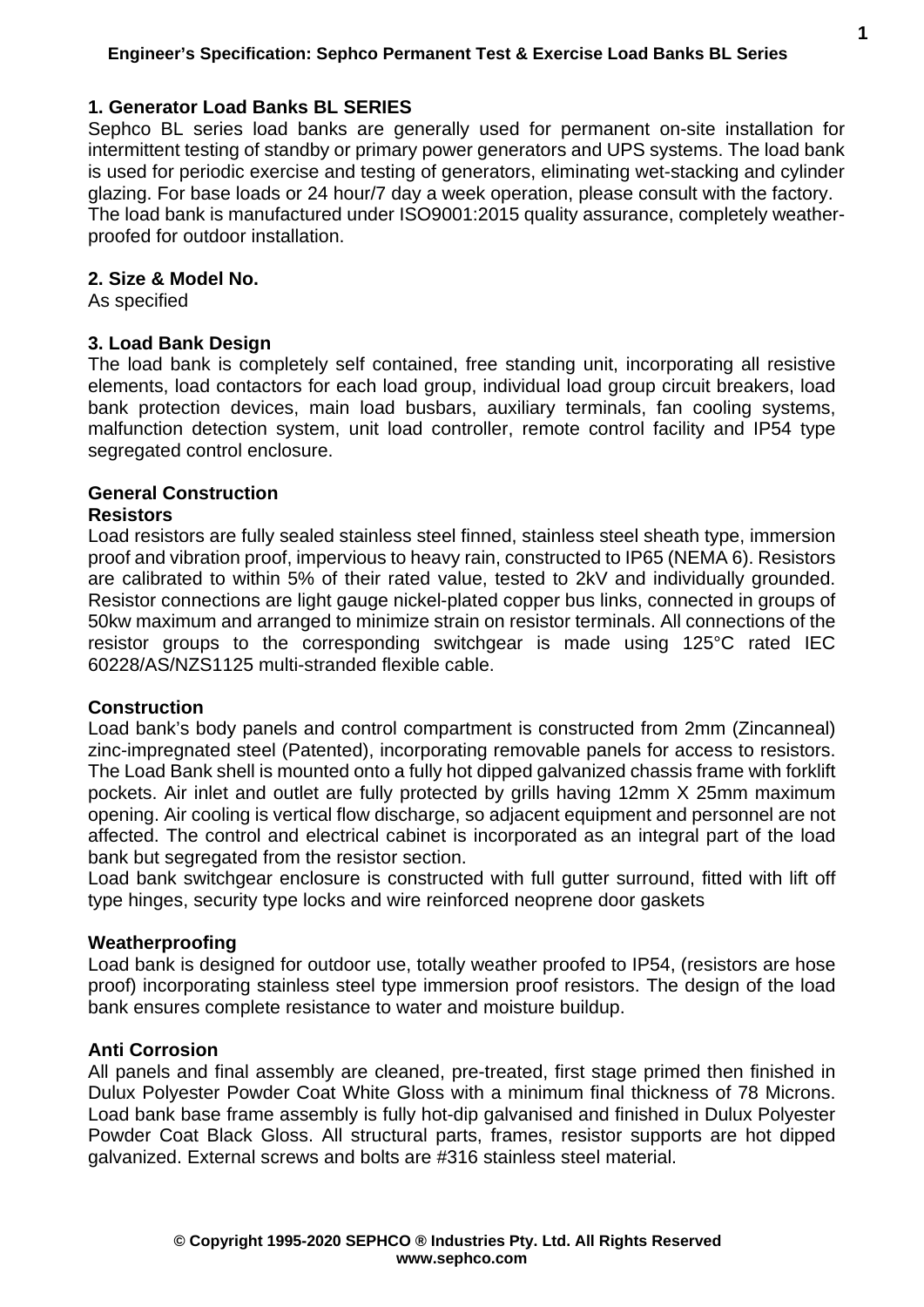## **Cooling Fans**

The load bank's cooling design ensures that the control enclosure does not rise above 30°C above ambient at full load. Standard Fan motors are rated at 940 RPM IP55, each protected by thermal overloads and circuit breakers.

### **Safety Interlocks**

Load bank incorporates a triple interlock protection system for each fan motor fitted, protection against fan failure, airflow restriction, high temperature and fan reversal.

## **Fan Run On- Cool Down**

An automatic fan run-on for a period of five minutes automatically activates on load dump, fan shut down signal or on tripping of the fan interlock protection system.

# **Switchgear and Auxiliaries**

All load groups are evenly balanced and switched by suitably rated mechanical contactors. Each load group is protected by a dedicated re-settable 25kA circuit breakers.

The cooling fan/s circuit is connected to the load bank auxiliary terminals for connections to a dedicated 3 phase circuit from the mains power source to facilitate a five-minute fan runon cool-down period after the load bank shutdown.

# **4. Load Bank Remote Controller**

The load bank includes a remote digital controller with touch type keypad and LED load display, which provides the following functions.

- Digital kilowatt display of load value
- Touch key button operation
- Fan "Start"-"Stop" buttons
- Kilowatt "UP" "Down" buttons
- Enter (Master) button
- "Emergency Stop" button
- LED Display:-
- LED Load Bank "COOLING FAULT" indication
- LED Load Bank "LOAD COOL-DOWN" indication
- LED Load Bank "FAN ON" indication
- Remote-Automatic Load Dump contact facility
- (a) Monitoring of the load bank's fan interlock systems, such as thermostats, airflow switches and fan motor thermal overload devices
- (b) Communication and 12-18 volt power supply to the remote panel.
- (c) Cooling fan start-up
- (d) Cooling fan automatic shutdown
- (e) Remote load dump signaled from the transfer switch, initiating a fan run-on cool down period.
- (f) Manual load dump
- (g) Variable load adjustment from 0%-100% of generator rating in kW increments specified
- (h) Auxiliary contacts for field use to indicate load bank "Operating Normally" and "Load Bank Failure".